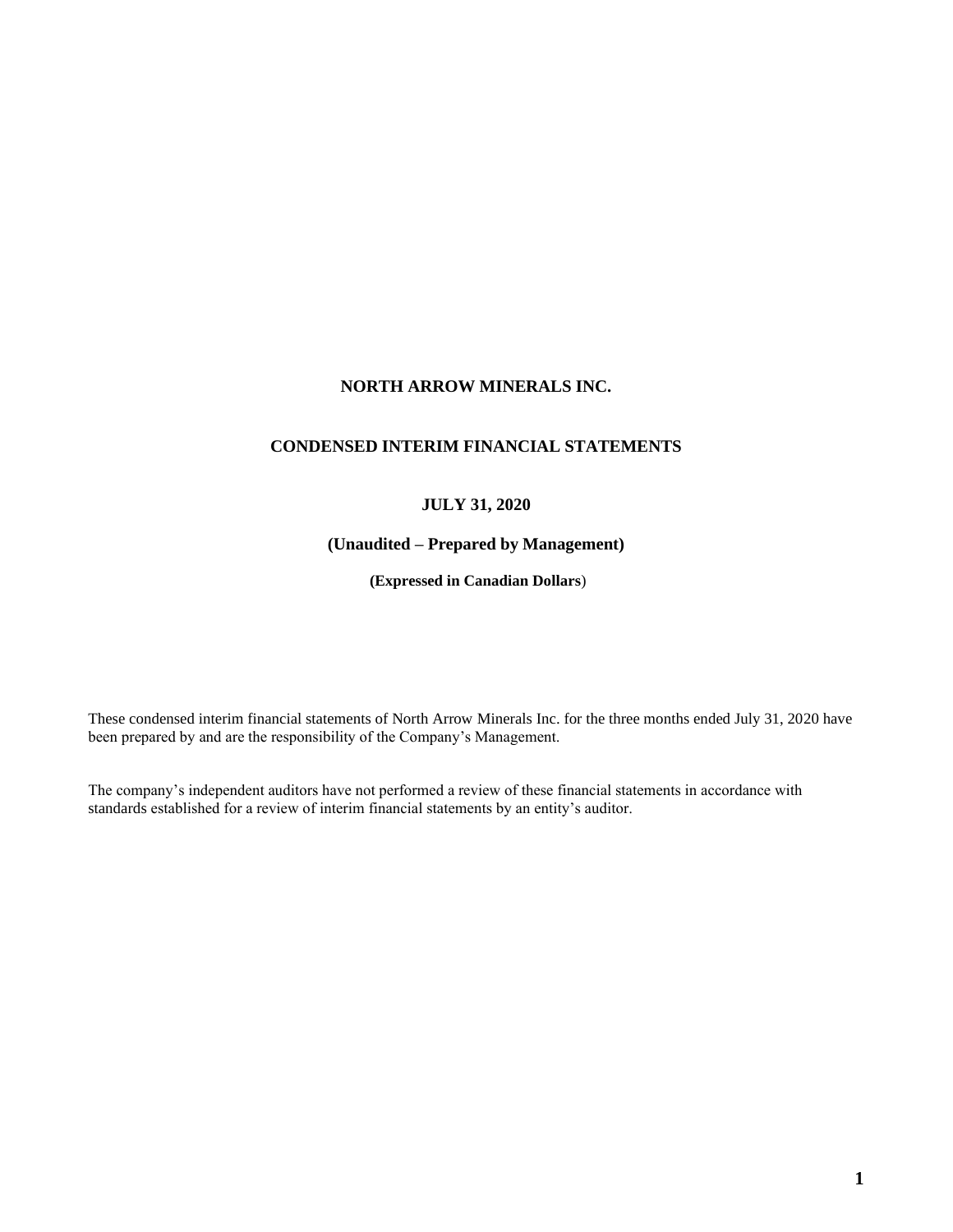## **NORTH ARROW MINERALS INC. CONDENSED INTERIM STATEMENT OF FINANCIAL POSITION As at July 31, 2020 (Unaudited – Prepared by Management) (Expressed in Canadian Dollars)**

|                                                          | <b>July 31, 2020</b> | April 30, 2020   |
|----------------------------------------------------------|----------------------|------------------|
| <b>ASSETS</b>                                            |                      |                  |
| <b>Current</b>                                           |                      |                  |
| Cash                                                     | \$<br>537,367        | \$<br>579,550    |
| Receivables (Note 5)                                     | 14,108               | 19,818           |
| Marketable securities (Note 4)                           | 138,833              | 71,917           |
| Prepaid expenses                                         | 34,178               | 33,391           |
|                                                          | 724,486              | 704,676          |
| <b>Equipment</b> (Note 6)                                | 50,401               | 52,815           |
| <b>Right-of-use assets (Note 7)</b>                      | 40,269               | 58,171           |
| <b>Exploration and evaluation assets (Note 8)</b>        | 19,087,205           | 19,155,200       |
|                                                          | \$<br>19,902,361     | \$<br>19,970,862 |
| <b>LIABILITIES</b>                                       |                      |                  |
| <b>Current</b>                                           |                      |                  |
| Accounts payable and accrued liabilities (Note 9 and 12) | \$<br>430,228        | \$<br>386,556    |
| Bank line of credit (Note 10)                            | 40,000               | 40,000           |
| Current portion of lease liabilities (Note 7)            | 33,116               | 50,544           |
|                                                          | 503,344              | 477,100          |
| Lease liabilities (Note 7)                               | 3,379                | 4,164            |
| <b>SHAREHOLDERS' EQUITY</b>                              |                      |                  |
| Capital stock (Note 11)                                  | 37,147,321           | 37, 147, 321     |
| Share-based payment reserve (Note 11)                    | 5,313,335            | 5,300,452        |
| Deficit                                                  | (23,065,018)         | (22, 958, 175)   |
|                                                          | 19,395,638           | 19,489,598       |
|                                                          | \$<br>19,902,361     | \$<br>19,970,862 |
|                                                          |                      |                  |

## **Nature and continuance of operations (Note 1)**

**Approved and authorized on behalf of the Board on September 24, 2020:**

| "D. Grenville Thomas" | "Blair Murdoch"<br>Director | Director |
|-----------------------|-----------------------------|----------|
|-----------------------|-----------------------------|----------|

The accompanying notes are an integral part of these financial statements.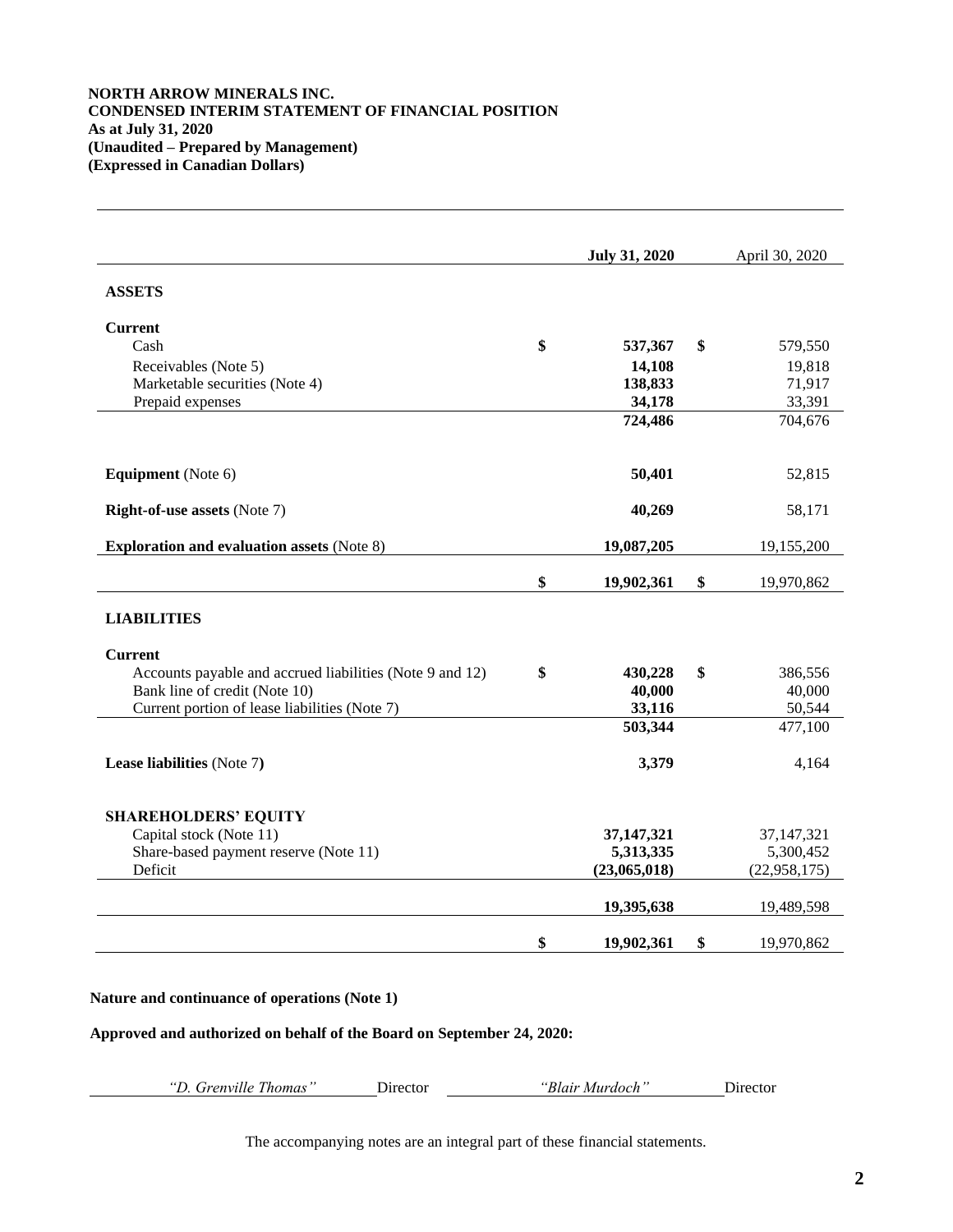## **NORTH ARROW MINERALS INC. CONDENSED INTERIM STATEMENTS OF LOSS AND COMPREHENSIVE LOSS For the Three Months Ended July 31, 2020 (Unaudited – Prepared by Management) (Expressed in Canadian Dollars)**

|                                             | 2020             | 2019             |
|---------------------------------------------|------------------|------------------|
|                                             |                  |                  |
| Advertising, promotion and travel           | \$<br>1,543      | \$<br>13,934     |
| Consulting (Note 12)                        | 2,250            | 5,760            |
| Depreciation                                | 22,403           | 22,323           |
| Office, miscellaneous and rent (Note 12)    | 9,347            | 13,080           |
| Professional fees                           | 44               |                  |
| Property investigation costs                | 28,130           | 12,167           |
| Regulatory and filing fees                  | 2,889            | 4,499            |
| Salaries and benefits (Note 12)             | 94,461           | 94,799           |
|                                             |                  | 40,035           |
| Share-based compensation (Note 11)          | 12,883           |                  |
|                                             | (173,950)        | (206, 597)       |
|                                             |                  |                  |
| Interest, foreign exchange and other income | 191              | 770              |
| Gain (loss) on marketable securities        | 66,916           | 24,581           |
|                                             | 67,107           | 25,351           |
|                                             |                  |                  |
| Net and comprehensive loss                  | \$<br>(106, 843) | \$<br>(181, 246) |
|                                             |                  |                  |
| Basic and diluted loss per share            | \$<br>(0.00)     | \$<br>(0.00)     |
| Weighted average number of common shares    | 110,676,744      | 92,967,069       |

The accompanying notes are an integral part of these financial statements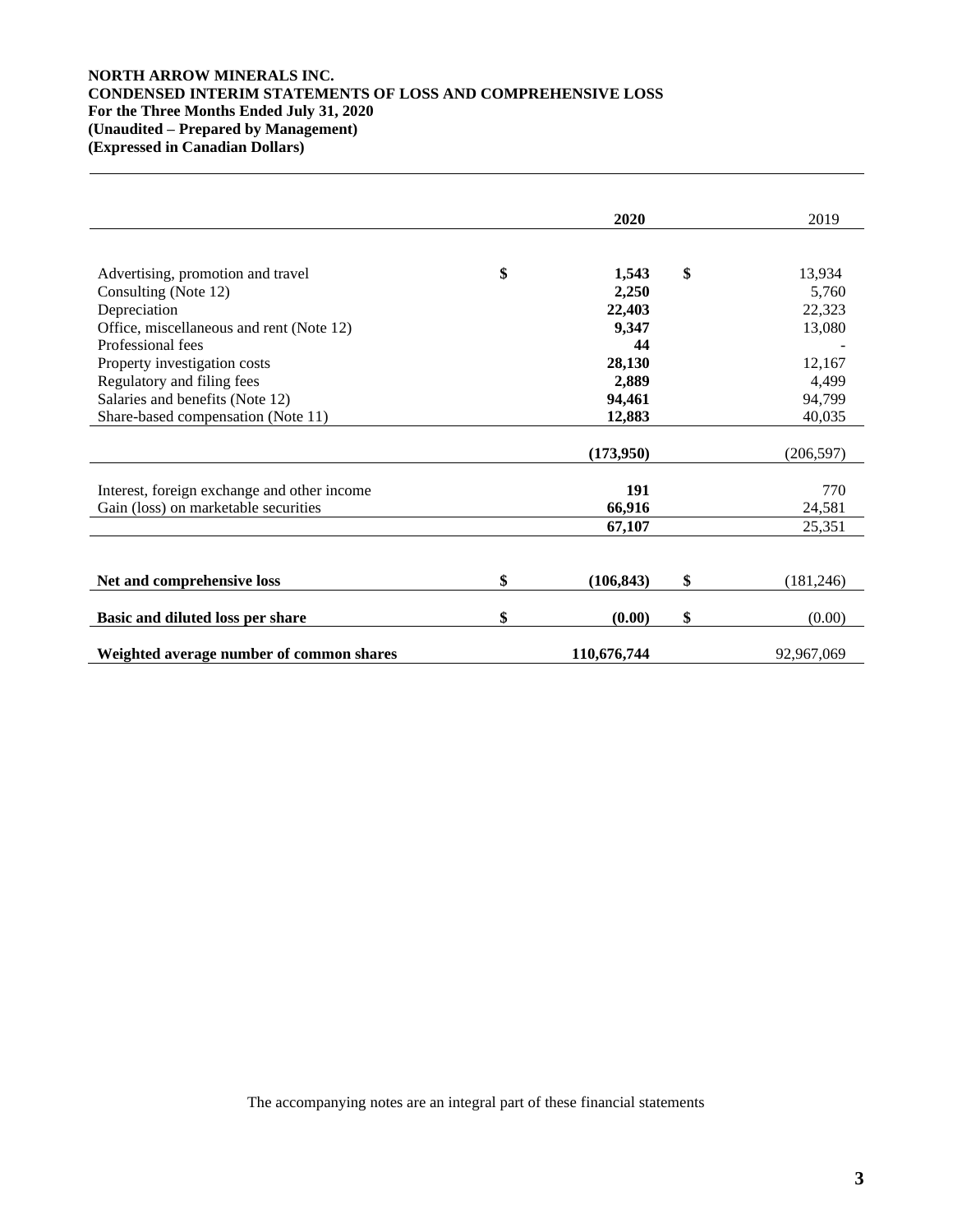## **NORTH ARROW MINERALS INC. CONDENSED INTERIM STATEMENTS OF CASH FLOWS For the Three Months Ended July 31, 2020 (Unaudited – Prepared by Management) (Expressed in Canadian Dollars)**

|                                                                                                     | 2020             | 2019                |
|-----------------------------------------------------------------------------------------------------|------------------|---------------------|
| <b>CASH FLOWS FROM OPERATING ACTIVITIES</b>                                                         |                  |                     |
| Loss for the period                                                                                 | \$<br>(106, 843) | \$<br>(181, 246)    |
| Items not involving cash:                                                                           |                  |                     |
| Depreciation                                                                                        | 22,403           | 22,323              |
| Share-based compensation                                                                            | 12,883           | 40,035              |
| Loss (gain) on marketable securities                                                                | (66, 916)        | (24, 581)           |
| Finance cost                                                                                        | 1,805            | 1,250               |
| Changes in non-cash working capital items:                                                          |                  |                     |
| Receivables                                                                                         | 5,710            | (14,667)            |
| Prepaid expenses                                                                                    | (787)            | (36, 197)           |
| Accounts payable and accrued liabilities                                                            | 43,193           | 39,660              |
|                                                                                                     | (88, 552)        | (153, 423)          |
| Purchase of equipment                                                                               | (2,087)          |                     |
| Expenditures on exploration and evaluation assets, net<br>Proceeds on sale of marketable securities | 68,474           | (227,590)<br>70,581 |
|                                                                                                     | 66,387           | (157,009)           |
|                                                                                                     |                  |                     |
| <b>CASH FLOWS FROM FINANCING ACTIVITIES</b>                                                         |                  |                     |
| Proceeds from a private placement<br>Share issuance costs                                           |                  | 1,253,300           |
|                                                                                                     |                  | (24, 171)           |
| Repayment of lease liabilities                                                                      | (20, 018)        | (20,018)            |
|                                                                                                     | (20, 018)        | 1,209,111           |
| Change in cash                                                                                      | (42, 183)        | 898,679             |
| Cash, beginning of the year                                                                         | 579,550          | 509,085             |
| Cash, end of the period                                                                             | \$<br>537,367    | \$<br>1,407,764     |

**Supplemental disclosure with respect to cash flows (Note 13)**

The accompanying notes are an integral part of these financial statements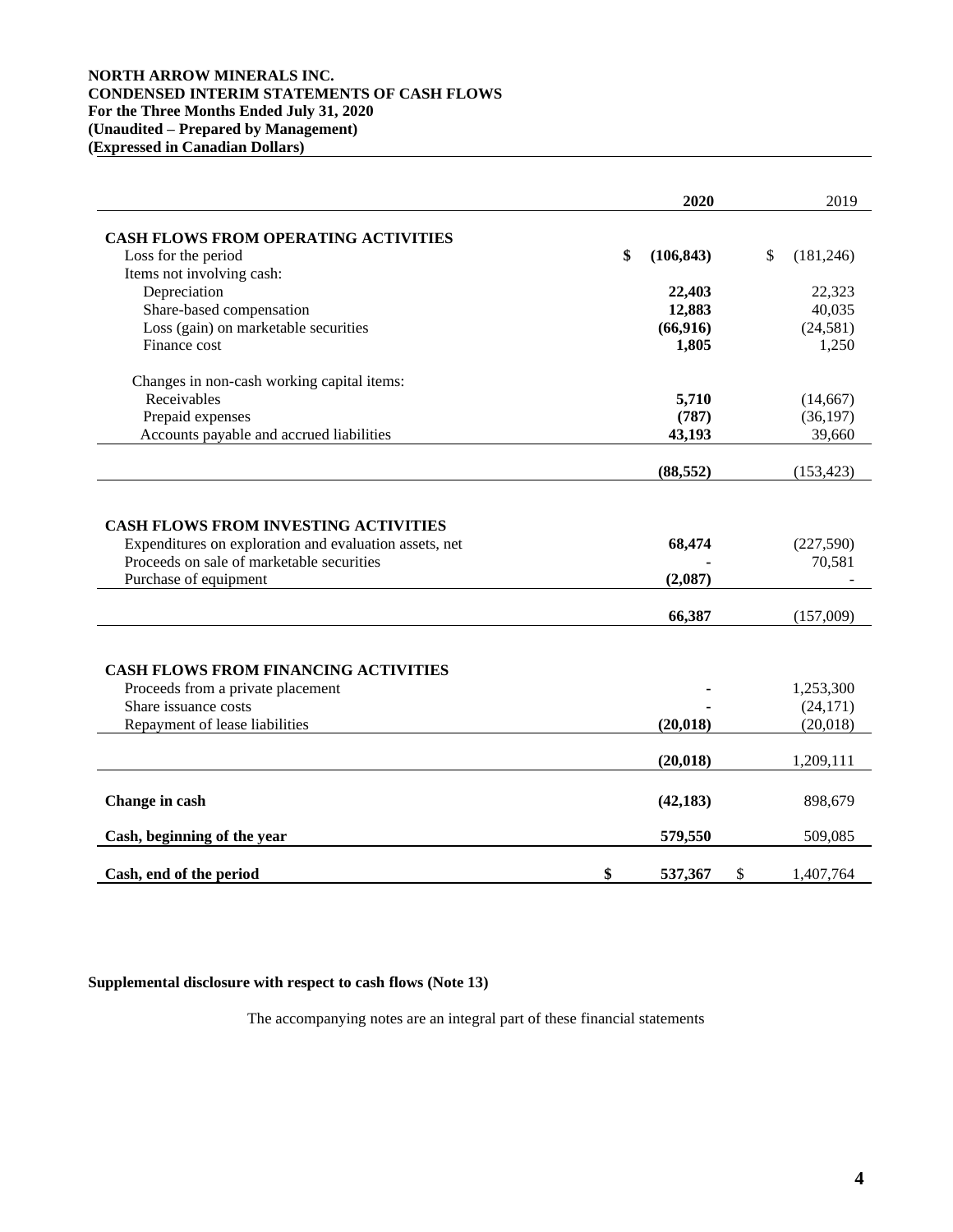## **NORTH ARROW MINERALS INC. CONDENSED INTERIM STATEMENTS OF CHANGES IN EQUITY (Unaudited – Prepared by Management) (Expressed in Canadian Dollars)**

|                                                                 | Number of<br><b>Shares</b> | <b>Capital Stock</b> | <b>Share-based</b><br>payment<br>reserve | <b>Deficit</b>  | <b>Total</b>                      |
|-----------------------------------------------------------------|----------------------------|----------------------|------------------------------------------|-----------------|-----------------------------------|
| Balance, April 30, 2019                                         | 92,772,458                 | \$36,097,528         | \$4,972,654                              | \$(22,087,284)  | \$18,982,898                      |
| Share-based compensation<br>Net loss<br>Private placement - net | 17,904,286                 | 1,050,086            | 40,035<br>179,043                        | (181, 246)      | 40,035<br>(181, 246)<br>1,229,129 |
| Balance, July 31, 2019                                          | 110,676,744                | \$37,147,614         | \$5,191,732                              | \$(22,268,530)  | \$20,070,816                      |
|                                                                 |                            |                      |                                          |                 |                                   |
| Balance, April 30, 2020                                         | 110,676,744                | \$37,147,321         | \$5,300,452                              | \$ (22,958,175) | \$19,489,598                      |
| <b>Share-based compensation</b><br><b>Net loss</b>              |                            |                      | 12,883                                   | (106, 843)      | 12,883<br>(106, 843)              |
| <b>Balance, July 31, 2020</b>                                   | 110,676,744                | \$37,147,321         | \$5,313,335                              | \$ (23,065,018) | \$19,395,638                      |

The accompanying notes are an integral part of these financial statements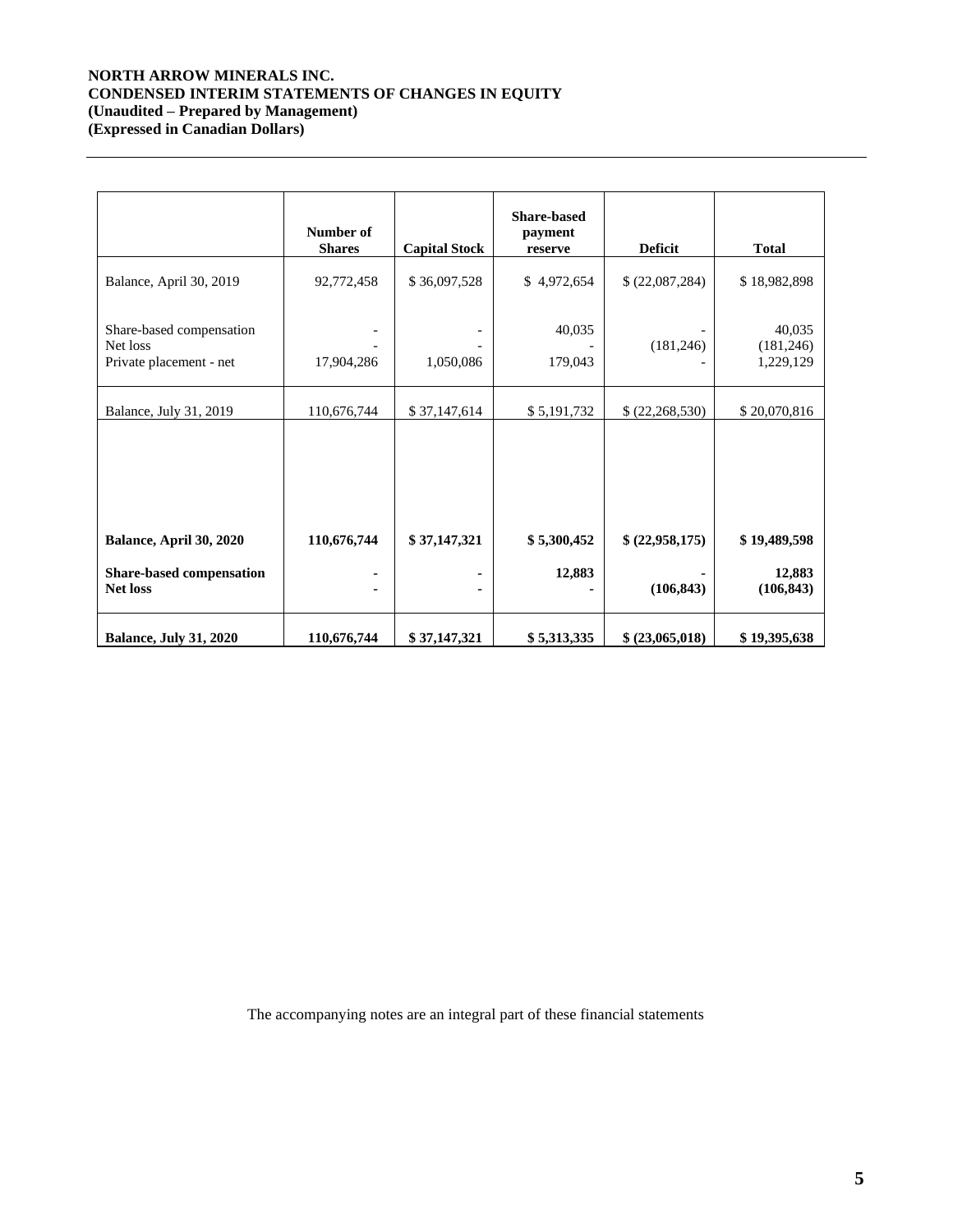## **1. NATURE AND CONTINUANCE OF OPERATIONS**

North Arrow Minerals Inc. (the "Company") is incorporated federally under the laws of the Canada Business Corporations Act ("CBCA").

The financial statements of the Company are presented in Canadian dollars, which is the functional currency of the Company.The Company trades on the TSX Venture Exchange (TSXV – NAR) and its registered office address is Ste. #960-789 West Pender Street, Vancouver, BC, Canada V6C 1H2.

The Company's principal business activity is the acquisition and exploration of exploration and evaluation assets. To date, the Company has not generated significant revenues from operations and is considered to be in the exploration stage.

These financial statements have been prepared on a going concern basis which assumes the Company will be able to realize its assets and discharge its liabilities in the normal course of business for the foreseeable future. At July 31, 2020, the Company had an accumulated deficit of \$23,065,018 (April 30, 2020 - \$22,958,175), incurred ongoing losses and has no source of recurring revenue. These material uncertainties may cast significant doubt upon the Company's ability to continue as a going concern. These financial statements do not reflect the adjustments to the carrying values of assets and liabilities, the reported amounts of expenses and the classification of statement of financial position items if the going concern assumption was inappropriate. These adjustments could be material.

The Company's continuation as a going concern is dependent on the successful results from its mineral property exploration activities, its ability to reduce or defer discretionary expenditures and its continued ability to raise equity capital or borrowings sufficient to meet current and future obligations.

In March 2020 the World Health Organization declared coronavirus COVID-19 a global pandemic. This contagious disease outbreak, which has continued to spread, and any related adverse public health developments, has adversely affected workforces, economies, and financial markets globally, potentially leading to an economic downturn. It is not possible for the Company to predict the duration or magnitude of the adverse results of the outbreak and its effects on the Company's business or results of operations at this time.

## **2. BASIS OF PRESENTATION**

#### **a) Statement of compliance**

These financial statements have been prepared in accordance with International Financial Reporting Standards ("IFRS") as issued by the International Accounting Standards Board ("IASB") and interpretations of the International Financial Reporting Interpretations Committee ("IFRIC") and specifically with IAS 34, Interim Financial Reporting. The accounting policies applied in preparation of these financial statements are consistent with those applied and disclosed in the Company's financial statements for the year ended April 30, 2020. These financial statements are presented in Canadian dollars unless otherwise noted.

### **b) Historical cost**

These financial statements have been prepared on a historical cost basis except for certain financial instruments measured at fair value.

#### **c) Significant accounting judgments, estimates and assumptions**

The preparation of financial statements in conformity with IFRS requires management to make certain estimates, judgments and assumptions that affect the reported amounts of assets and liabilities at the date of the financial statements and the reported revenues and expenses during this period.

Although management uses historical experiences and its best knowledge of the amount, events or actions to form the basis for judgments and estimates, actual results may differ from these estimates.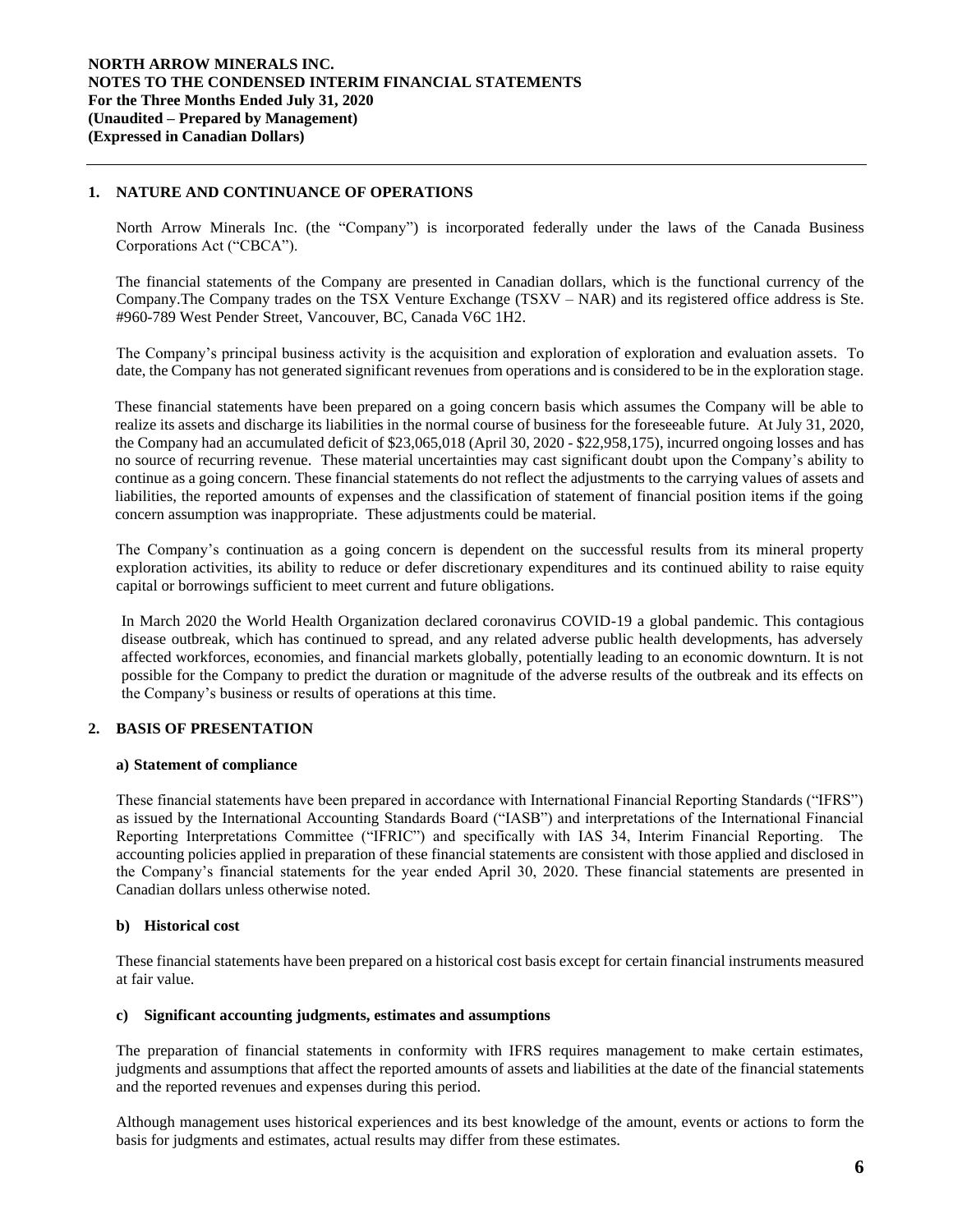## **2. BASIS OF PRESENTATION – continued**

### **c) Significant accounting judgments, estimates and assumptions** *-* **continued**

The most significant accounts that require estimates as the basis for determining the stated amounts include the recoverability of exploration and evaluation assets and the valuations for share-based payments, marketable securities, deferred premiums, deferred tax amounts, right-of-use assets and lease liabilities.

Critical judgments exercised in applying accounting policies that have the most significant effect on the amounts recognized in the financial statements are as follows:

- (i) Economic recoverability and probability of future benefits of exploration and evaluation costs*.*  Management has determined that exploration, evaluation and related costs incurred which were capitalized may have future economic benefits and may be economically recoverable. Management uses several criteria in its assessments of economic recoverability and probability of future economic benefits including geologic and other technical information, history of conversion of mineral deposits with similar characteristics to its own properties to proven and probable mineral reserves, the quality and capacity of existing infrastructure facilities, evaluation of permitting and environmental issues and local support for the project.
- (ii) Valuation of share-based payments and warrants recorded as marketable securities The Company uses the Black-Scholes Option Pricing Model for valuation of share-based payments and warrants recorded as marketable securities. Option pricing models require the input of subjective assumptions including expected price volatility, interest rates and forfeiture rate. Changes in the input assumptions can materially affect the fair value estimate and Company's earnings and equity reserves.
- (iii) Income taxes

In assessing the probability of realizing income tax assets, management makes estimates related to expectations of future taxable income, applicable tax opportunities, expected timing of reversals of existing temporary differences and the likelihood that tax positions taken will be sustained upon examination by applicable tax authorities. In making its assessments, management gives additional weight to positive and negative evidence that can be objectively verified.

- iv) Valuation of deferred premiums and flow-through shares On issuance the Company bifurcates the flow-through share into a flow-through share premium liability based on the estimated premium the investor pays for the flow through share and share capital. When qualifying expenses are incurred the Company derecognizes the liability and the premium is recognized as other income.
- v) Valuation of marketable securities Marketable securities are valued at fair market value based on quoted prices in active markets. Changes in market prices can materially affect the fair value estimate and the Company's earnings.
- vi) Valuation of right-of-use assets and related lease liabilities

Lease liabilities are initially measured at the present value of the lease payments discounted using the Company's estimated incremental borrowing rate or the interest rate implicit in the lease. Lease payments are allocated between the lease liability and the finance cost. The finance cost is charged to profit or loss using the effective interest method.

The right-of-use assets are initially measured at the cost or corresponding lease liability plus direct costs. They are subsequently measured at cost less depreciation and any impairment losses. Right-of-use assets are depreciated over the shorter of the asset's useful life and the lease term on a straight-line basis.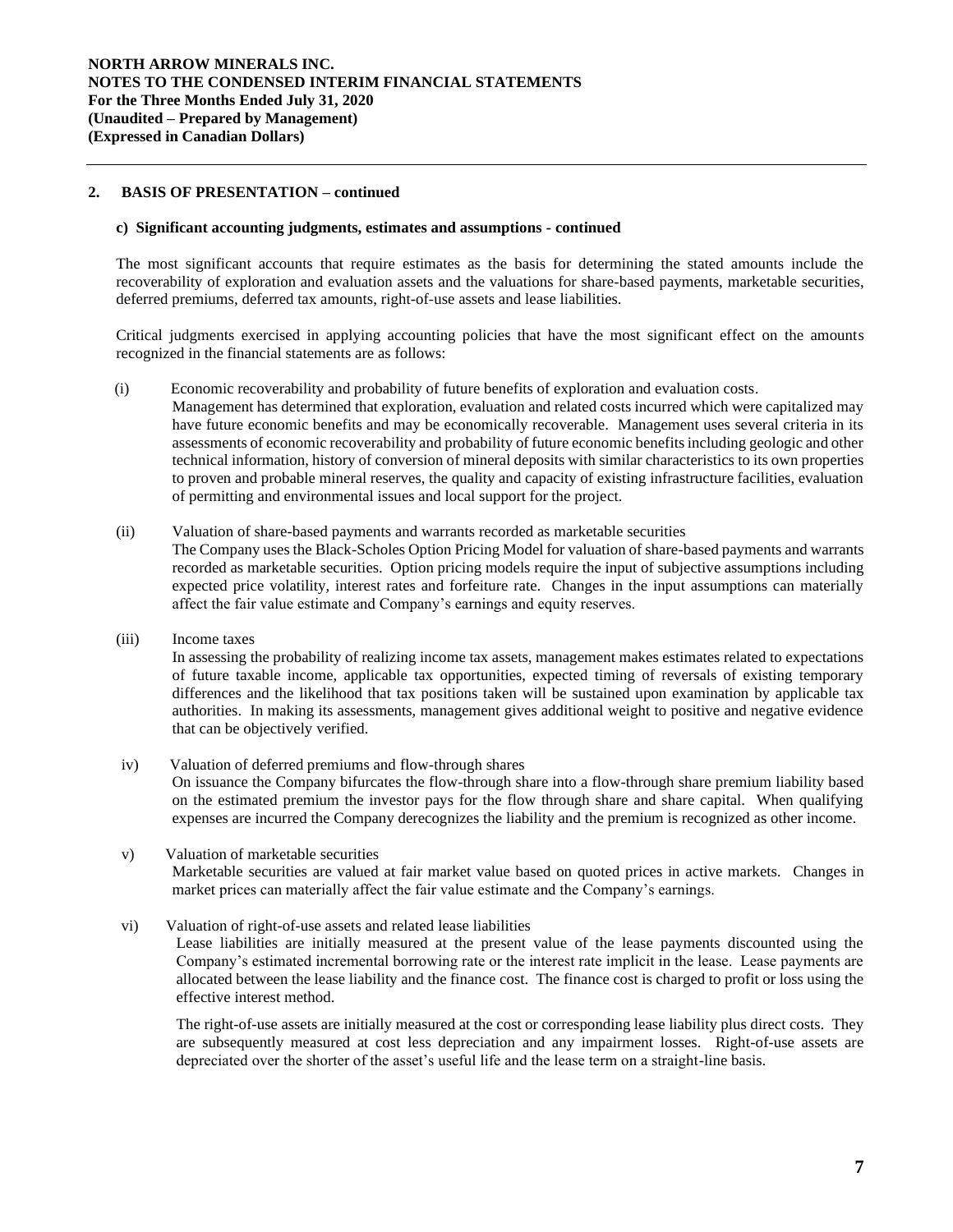#### **2. BASIS OF PRESENTATION - continued**

#### **d) New accounting pronouncements**

- i) The IASB has issued several new standards and amendments which have been adopted by the Company. Each of the new standards is effective for annual periods beginning on or after January 1, 2020. The adoption of the standards and amendments did not have a material effect on the financial statements.
- ii) Certain pronouncements were issued by the IASB or IFRIC but are not yet effective as at May 1, 2020. The Company intends to adopt these standards and interpretations when they become effective.

#### **3. FINANCIAL INSTRUMENTS AND RISK MANAGEMENT**

Financial instruments measured at fair value are classified into one of three levels in the fair value hierarchy according to the relative reliability of the inputs used to estimate the fair values. The three levels of the fair value hierarchy are:

- Level 1 Unadjusted quoted prices in active markets for identical assets or liabilities;
- Level 2 Inputs other than quoted prices that are observable for the asset or liability either directly or indirectly; and
- Level 3 Inputs that are not based on observable market data.

The Company's financial instruments consist of cash, marketable securities, receivables, accounts payable and accrued liabilities, bank line of credit and lease liabilities. Cash is carried at fair value using a Level 1 fair value measurement. The carrying value of receivables, accounts payable and accrued liabilities and bank line of credit approximate their fair values due to their immediate or short-term maturity. Marketable securities consisting of common shares are recorded at fair value based on the quoted market prices in active markets at the reporting date, which is consistent with Level 1 of the fair value hierarchy**.** Marketable securities consisting of warrants are recorded at fair value based on a Black Scholes pricing model consistent with Level 3 of the fair value hierarchy.

The Company is exposed to a variety of financial risks by virtue of its activities, including credit risk, interest rate risk, liquidity risks, foreign currency risk, and equity market risk. The Company's objective with respect to risk management is to minimize potential adverse effects on the Company's financial performance. The Board of Directors provides direction and guidance to management with respect to risk management. Management is responsible for establishing controls and procedures to ensure that financial risks are mitigated to acceptable levels.

#### Credit risk

Credit risk is the risk of financial loss to the Company if a counter-party to a financial instrument fails to meet its contractual obligations. The Company manages credit risk by investing its excess cash in short-term investments with investment grade ratings, issued by a Canadian chartered bank. The Company's receivables consist primarily of sales tax receivables due from the federal government and receivables from companies with which the Company has exploration agreements or options. The maximum exposure to credit risk at the reporting date is the carrying value of the Company's receivables and cash.

#### Interest rate risk

Interest rate risk is the risk that the fair value or future cash flows of a financial instrument will fluctuate because of changes in market interest rates. Financial assets and liabilities with variable interest rates expose the Company to interest rate risk with respect to its cash flow. It is management's opinion that the Company is not exposed to significant interest rate risk.

#### Liquidity risk

Liquidity risk is the risk that the Company will not be able to meet its obligations as they become due. The Company's ability to continue as a going concern is dependent on management's ability to raise the funds required through future equity financings, asset sales or exploration option agreements, or a combination thereof. The Company has no regular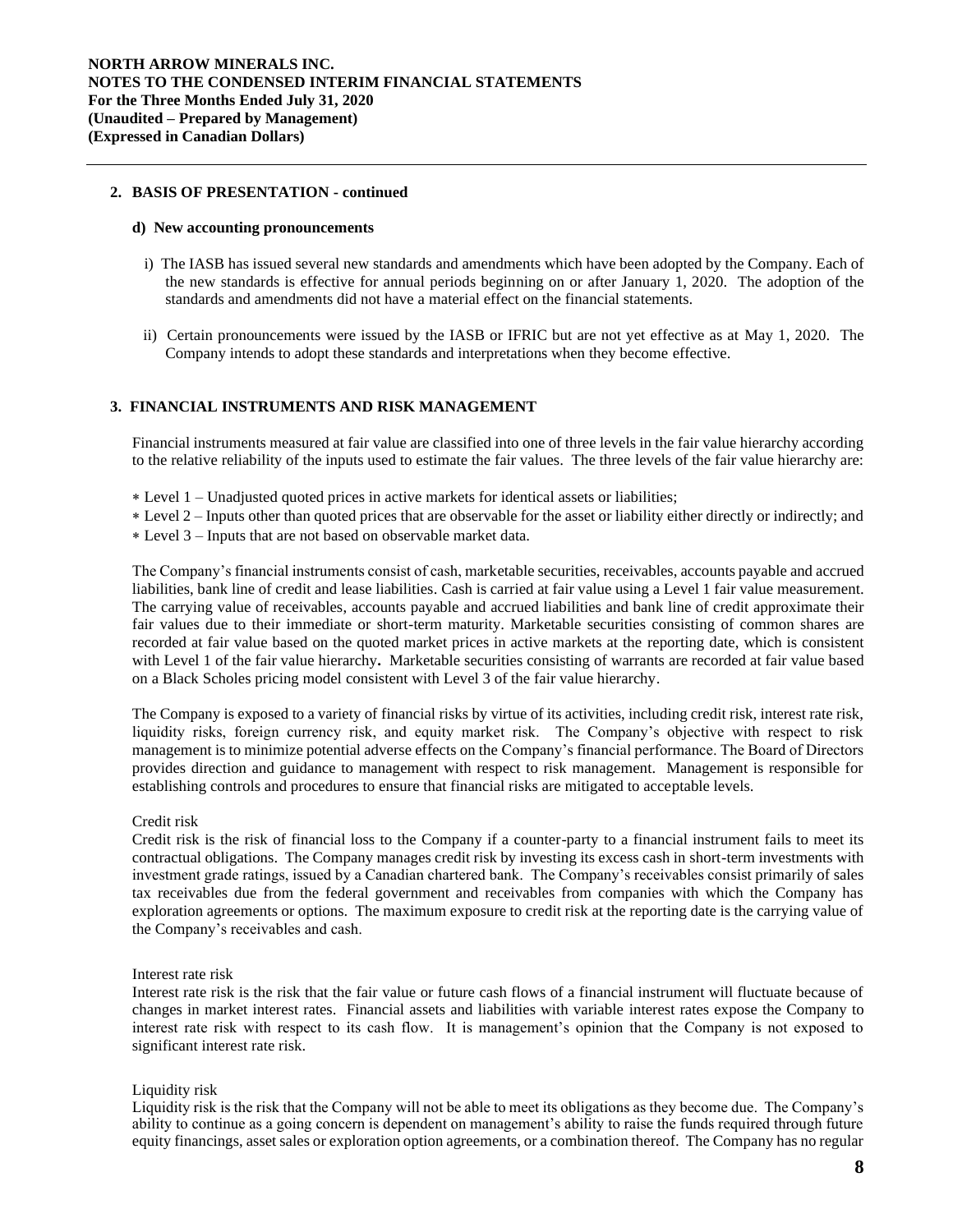## **3. FINANCIAL INSTRUMENTS AND RISK MANAGEMENT – continued**

#### Liquidity risk – continued

cash flow from its operating activities. The Company manages its liquidity risk by forecasting cash flow requirements for its planned exploration and corporate activities and anticipating investing and financing activities. Management and the Board of Directors are actively involved in the review, planning and approval of annual budgets and significant expenditures and commitments. Failure to realize additional funding could cast significant doubt on the Company's ability to continue as a going concern. As at July 31, 2020, the Company had cash of \$537,367 (April 30, 2020 - \$579,550) available to settle current liabilities of \$503,344 (April 30,2020 - \$477,100).

### Foreign currency risk

The Company's activities are within Canada and accordingly the Company is not subject to significant foreign currency risk.

#### Equity market risk

The Company is exposed to equity price risk arising from its marketable securities, which are classified as fair value through profit (loss). The Company plans to sell its marketable securities as market conditions permit, or as is required to finance the Company's operations from time-to-time.

## **4. MARKETABLE SECURITIES**

|                                     | Cost      | <b>Unrealized</b> | Cost of           | Gain (Loss)        | <b>Fair Value</b> |
|-------------------------------------|-----------|-------------------|-------------------|--------------------|-------------------|
|                                     |           | Gain (Loss)       | <b>FVTPL</b>      | on FVTPL           |                   |
|                                     |           | on AFS            | <b>Securities</b> | <b>Securities</b>  |                   |
|                                     |           | <b>Securities</b> | <b>Sold</b>       | <b>Fair Valued</b> |                   |
| April 30,2019                       | \$379,012 | \$ (50,000)       | \$(172,167)       | \$(29,345)         | \$127,500         |
| Benchmark Metals Inc. -             |           |                   |                   |                    |                   |
| 58,333 shares                       |           |                   | (61, 875)         | 7,292              | (54, 583)         |
| Dixie Gold Inc. $-200,000$          |           |                   |                   |                    |                   |
| shares                              |           |                   |                   | 14,000             | 14,000            |
| Metals<br>Corp.<br>Rover            |           |                   |                   |                    |                   |
| 500,000 shares                      |           |                   |                   | (15,000)           | (15,000)          |
| April 30,2020                       | 379,012   | (50,000)          | (234, 042)        | (23,053)           | 71,917            |
|                                     |           |                   |                   |                    |                   |
| Benchmark Metals Inc. -             |           |                   |                   |                    |                   |
| 58,333 shares                       |           |                   |                   | 37,916             | 37,916            |
| Dixie Gold Inc. $-200,000$          |           |                   |                   |                    |                   |
| shares                              |           |                   |                   | 9,000              | 9,000             |
| <b>Metals</b><br>$Corp. -$<br>Rover |           |                   |                   |                    |                   |
| 500,000 shares                      |           |                   |                   | 20,000             | 20,000            |
| <b>July 31, 2020</b>                | \$379,012 | \$ (50,000)       | \$(234,042)       | \$43,863           | \$138,833         |

### **5. RECEIVABLES**

|                     | <b>July 31, 2020</b> | April 30, 2020 |
|---------------------|----------------------|----------------|
| HST/GST receivables | 77                   | 4,242          |
| Other receivables   | 14,031               | 15,576         |
|                     | 14,108               | 19,818<br>J    |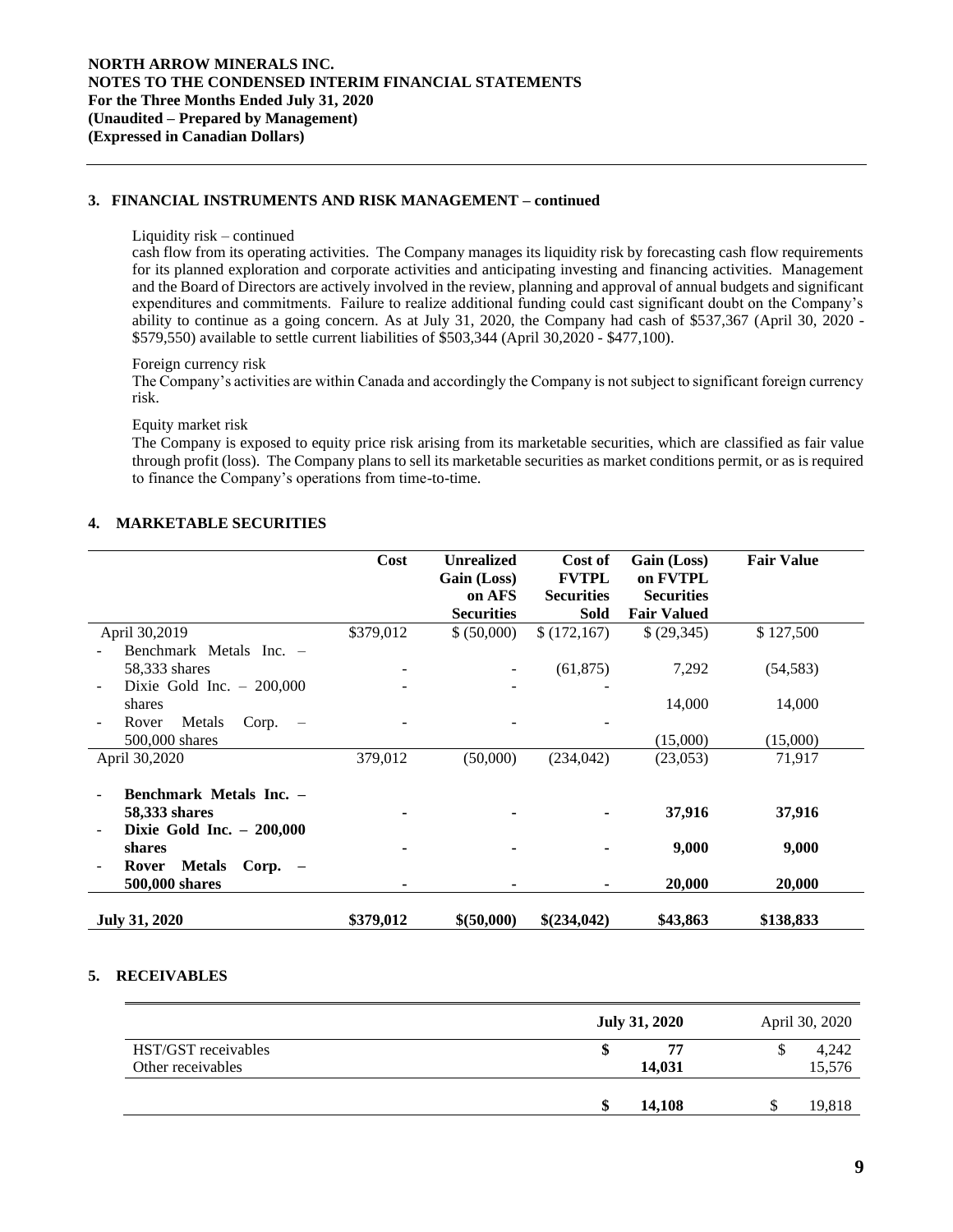# **6. EQUIPMENT**

|                                 | <b>Office and computer</b> | Field     |              |
|---------------------------------|----------------------------|-----------|--------------|
|                                 | equipment                  | equipment | <b>Total</b> |
|                                 |                            |           |              |
| Cost                            |                            |           |              |
| Balance, April 30, 2019         | \$69,614                   | \$93,775  | \$163,389    |
| Additions                       |                            |           |              |
| Balance, April 30, 2020         | 69,614                     | 93,775    | 163,389      |
| <b>Additions</b>                | 2,087                      |           | 2,087        |
| <b>Balance, July 31, 2020</b>   | \$71,701                   | \$93,775  | \$165,476    |
|                                 |                            |           |              |
| <b>Accumulated Depreciation</b> |                            |           |              |
| Balance, April 30, 2019         | \$ 33,679                  | \$59,204  | \$92,883     |
| Additions                       | 10,777                     | 6,914     | 17,691       |
| Balance, April 30, 2020         | 44,456                     | 66,118    | 110,574      |
| <b>Additions</b>                | 2,773                      | 1,728     | 4,501        |
| <b>Balance, July 31, 2020</b>   | \$47,229                   | \$67,846  | \$115,075    |
|                                 |                            |           |              |
| <b>Net Book Value</b>           |                            |           |              |
| April 30,2020                   | \$25,158                   | \$27,657  | \$52,815     |
| <b>July 31, 2020</b>            | \$24,472                   | \$25,929  | \$50,401     |

## **7. RIGHT OF USE ASSETS AND LEASE LIABILITIES**

| <b>Right of use assets</b> | <b>July 31, 2020</b> | Year ended April |
|----------------------------|----------------------|------------------|
|                            |                      | 30, 2020         |
| <b>Opening balance</b>     | 58,171               | 129,778          |
| <b>Depreciation</b>        | (17,902)             | (71, 607)        |
|                            |                      |                  |
| <b>Ending Balance</b>      | 40.269               | 58,171           |

| <b>Lease Liabilities</b> |    | <b>July 31, 2020</b> |    | Year ended April |
|--------------------------|----|----------------------|----|------------------|
|                          |    |                      |    | 30, 2020         |
| <b>Opening balance</b>   | Φ  | 54,708               | S  | 129,778          |
| <b>Lease payments</b>    |    | (20, 018)            |    | (80,070)         |
| <b>Finance cost</b>      |    | 1,805                |    | 5,000            |
| <b>Ending Balance</b>    |    | 36,495               |    | 54,708           |
|                          |    |                      |    |                  |
| <b>Current</b>           | \$ | 33,116               | \$ | 50,544           |
| Long-term                |    | 3,379                |    | 4,164            |
|                          |    | 36,495               |    | 54,708           |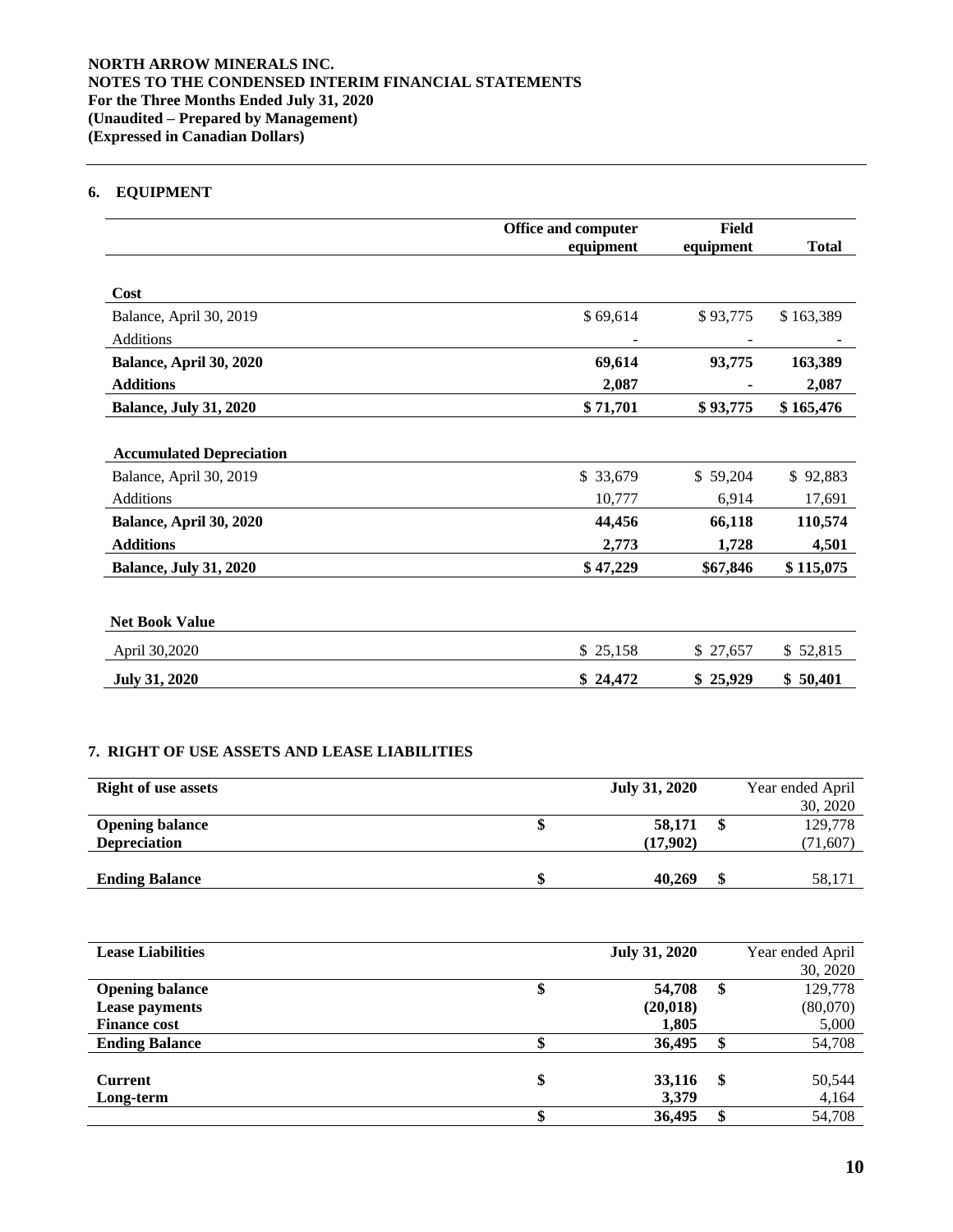## **8. EXPLORATION AND EVALUATION ASSETS**

|                                         |                         | <b>Expended</b><br><b>During</b> | Write-offs<br><b>During</b> |                         |
|-----------------------------------------|-------------------------|----------------------------------|-----------------------------|-------------------------|
|                                         | April 30, 2020          | the Year                         | the Year                    | <b>July 31,2020</b>     |
| <b>Diamond Properties</b>               |                         |                                  |                             |                         |
| Lac de Gras, Canada                     |                         |                                  |                             |                         |
| <b>Exploration</b> costs                | \$235,404               | \$                               | \$                          | \$235,404               |
| Acquisition and tenure costs            | 277,918                 |                                  |                             | 277,918                 |
| Geological, data collection and assays  | 153,559                 |                                  |                             | 153,559                 |
| Office and salaries                     | 134,040                 | $\blacksquare$                   |                             | 134,040                 |
|                                         | 800,921                 | ä,                               |                             | 800,921                 |
| Pikoo, Canada                           |                         |                                  |                             |                         |
| <b>Exploration</b> costs                | 1,261,940               | 141                              |                             | 1,262,081               |
| Drilling                                | 2,085,859               |                                  |                             | 2,085,859               |
| Acquisition and tenure costs            | 218,467                 |                                  |                             | 218,467                 |
| Geological, data collection and assays  | 1,597,498               |                                  |                             | 1,597,498               |
| Office and salaries                     |                         | 11,674                           |                             |                         |
|                                         | 661,065                 |                                  | $\blacksquare$              | 672,739                 |
| Contribution from joint-venture partner | (637, 813)<br>5,187,016 | 11,815                           | $\blacksquare$              | (637, 813)<br>5,198,831 |
| Loki, Canada                            |                         |                                  |                             |                         |
| Exploration costs                       | 501,302                 |                                  |                             | 501,302                 |
| Drilling                                | 296,657                 |                                  |                             | 296,657                 |
| Acquisition and tenure costs            | 78,299                  |                                  |                             | 78,299                  |
| Geological, data collection and assays  | 287,068                 |                                  |                             | 287,068                 |
| Office and salaries                     | 256,778                 | 12,241                           |                             | 269,019                 |
| Recoveries                              | (636,000)               |                                  |                             | (636,000)               |
|                                         | 784,104                 | 12.241                           |                             | 796,345                 |
|                                         |                         |                                  |                             |                         |
| Naujaat, Canada                         |                         |                                  |                             |                         |
| <b>Exploration</b> costs                | 984,565                 | 108,681                          |                             | 1,093,246               |
| Drilling                                | 1,464,020               |                                  |                             | 1,464,020               |
| Acquisition and tenure costs            | 402,881                 | 17,650                           |                             | 420,531                 |
| Geological, data collection and assays  | 5,056,137               | 81,023                           |                             | 5,137,160               |
| Office and salaries                     | 1,007,866               | 19,299                           |                             | 1,027,165               |
| Contributions and recoveries            |                         | (332, 525)                       | $\blacksquare$              | (332, 525)              |
|                                         | 8,915,469               | (105, 872)                       |                             | 8,809,597               |
|                                         |                         |                                  |                             |                         |
| Mel, Canada                             |                         |                                  |                             |                         |
| <b>Exploration</b> costs                | 1,330,689               |                                  |                             | 1,330,689               |
| Drilling                                | 465,004                 |                                  |                             | 465,004                 |
| Acquisition and tenure costs            | 303,152                 | 2,362                            |                             | 305,514                 |
| Geological, data collection and assays  | 997,079                 |                                  |                             | 997,079                 |
| Office and salaries                     | 371,766                 | 11,459                           |                             | 383,225                 |
|                                         | 3,467,690               | 13,821                           | $\blacksquare$              | 3,481,511               |
| <b>TOTAL</b>                            | \$19,155,200            | \$(67,995)                       | \$<br>$\blacksquare$        | \$19,087,205            |
|                                         |                         |                                  |                             |                         |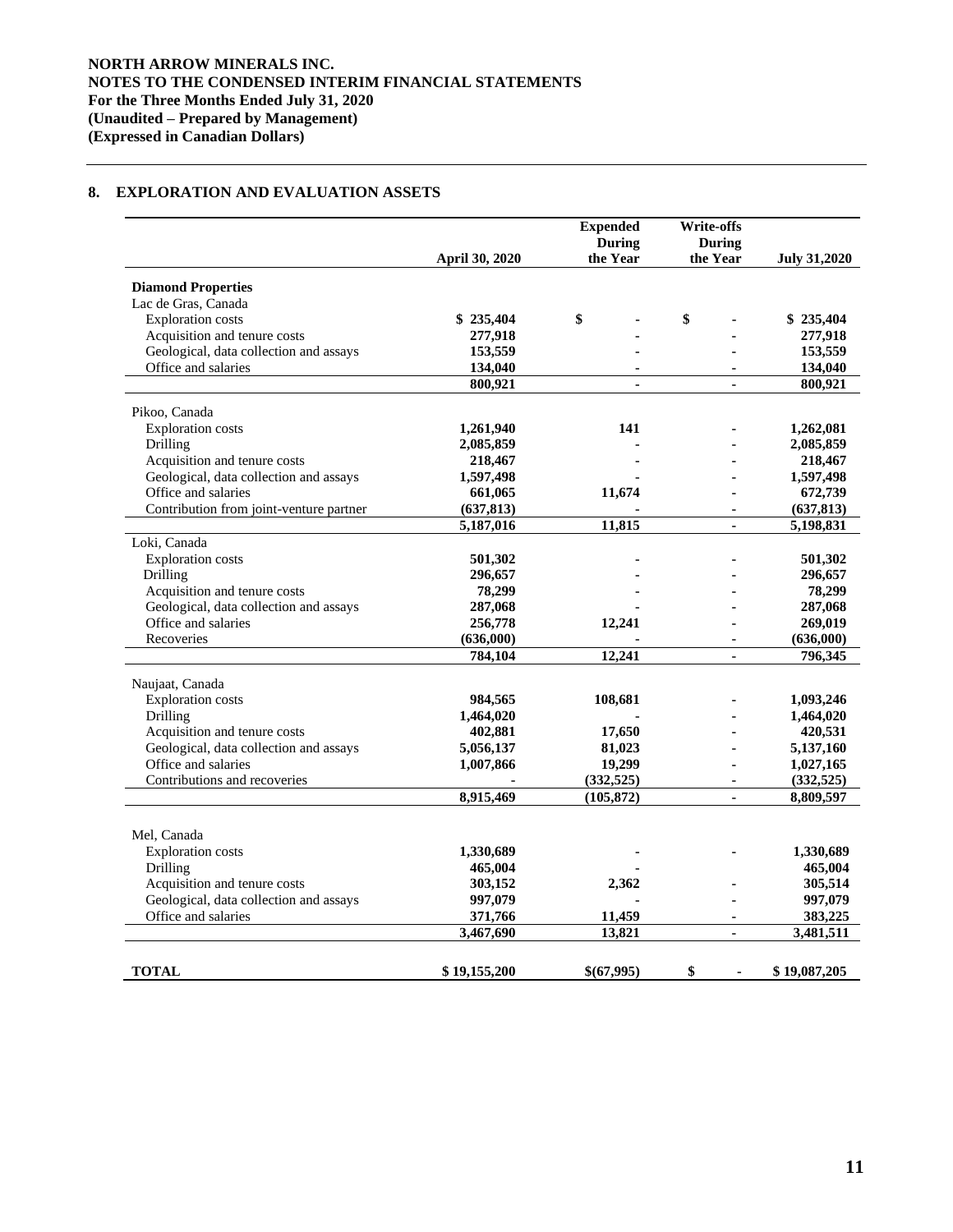## **NORTH ARROW MINERALS INC. NOTES TO THE CONDENSED INTERIM FINANCIAL STATEMENTS For the Three Months Ended July 31, 2020 (Expressed in Canadian Dollars)**

|  | 8. EXPLORATION AND EVALUATION ASSETS |  |
|--|--------------------------------------|--|
|--|--------------------------------------|--|

|                                                  |                  | Expended<br>During | Write-offs<br>During     |                |
|--------------------------------------------------|------------------|--------------------|--------------------------|----------------|
|                                                  | April 30, 2019   | the Year           | the Year                 | April 30, 2020 |
|                                                  |                  |                    |                          |                |
| <b>Diamond Properties</b><br>Lac de Gras, Canada |                  |                    |                          |                |
| <b>Exploration</b> costs                         | \$235,404        | \$                 | \$                       | \$235,404      |
| Acquisition and tenure costs                     | 277,918          |                    |                          | 277,918        |
| Geological, data collection and assays           | 153,559          |                    |                          | 153,559        |
| Office and salaries                              | 134,040          |                    |                          | 134,040        |
|                                                  | 800,921          | $\overline{a}$     | $\equiv$                 | 800,921        |
|                                                  |                  |                    |                          |                |
| Pikoo, Canada                                    |                  |                    |                          |                |
| <b>Exploration</b> costs                         | 1,259,526        | 2,414              |                          | 1,261,940      |
| Drilling                                         | 2,085,859        |                    |                          | 2,085,859      |
| Acquisition and tenure costs                     | 217,782          | 685                |                          | 218,467        |
| Geological, data collection and assays           | 1,597,248        | 250                |                          | 1,597,498      |
| Office and salaries                              | 644,946          | 16,119             |                          | 661,065        |
| Contribution from joint-venture partner          | (637, 813)       |                    | $\overline{\phantom{a}}$ | (637, 813)     |
|                                                  | 5,167,548        | 19,468             | $\equiv$                 | 5,187,016      |
| Loki, Canada                                     |                  |                    |                          |                |
| <b>Exploration</b> costs                         | 443,655          | 57,647             |                          | 501,302        |
| Drilling                                         | 296,657          |                    |                          | 296,657        |
| Acquisition and tenure costs                     | 57,524           | 20,775             |                          | 78,299         |
| Geological, data collection and assays           | 204,754          | 82,314             |                          | 287,068        |
| Office and salaries                              | 167,555          | 89,223             |                          | 256,778        |
| Recoveries                                       | (270,000)        | (366,000)          | $\overline{\phantom{a}}$ | (636,000)      |
|                                                  | 900,145          | (116, 041)         | $\overline{a}$           | 784,104        |
| Naujaat, Canada                                  |                  |                    |                          |                |
| <b>Exploration</b> costs                         | 849,587          | 134,978            |                          | 984,565        |
| Drilling                                         | 1,464,020        |                    |                          | 1,464,020      |
| Acquisition and tenure costs                     | 378,528          | 24,353             |                          | 402,881        |
| Geological, data collection and assays           | 4,916,690        | 139,447            |                          | 5,056,137      |
| Office and salaries                              | 867,712          | 140,154            |                          | 1,007,866      |
|                                                  | 8,476,537        | 438,932            | $\overline{\phantom{a}}$ | 8,915,469      |
|                                                  |                  |                    |                          |                |
| Mel, Canada                                      |                  |                    |                          |                |
| <b>Exploration</b> costs                         | 1,341,032        | (10, 343)          |                          | 1,330,689      |
| Drilling                                         | 465,004          |                    |                          | 465,004        |
| Acquisition and tenure costs                     | 288,085          | 15,067             |                          | 303,152        |
| Geological, data collection and assays           | 991,850          | 5,229              |                          | 997,079        |
| Office and salaries                              | 328,795          | 42,971             |                          | 371,766        |
|                                                  | 3,414,766        | 52,924             | $\overline{\phantom{a}}$ | 3,467,690      |
|                                                  |                  |                    |                          |                |
|                                                  |                  |                    | \$                       |                |
| TOTAL                                            | \$<br>18,759,917 | \$395,283          | $\overline{a}$           | \$19,155,200   |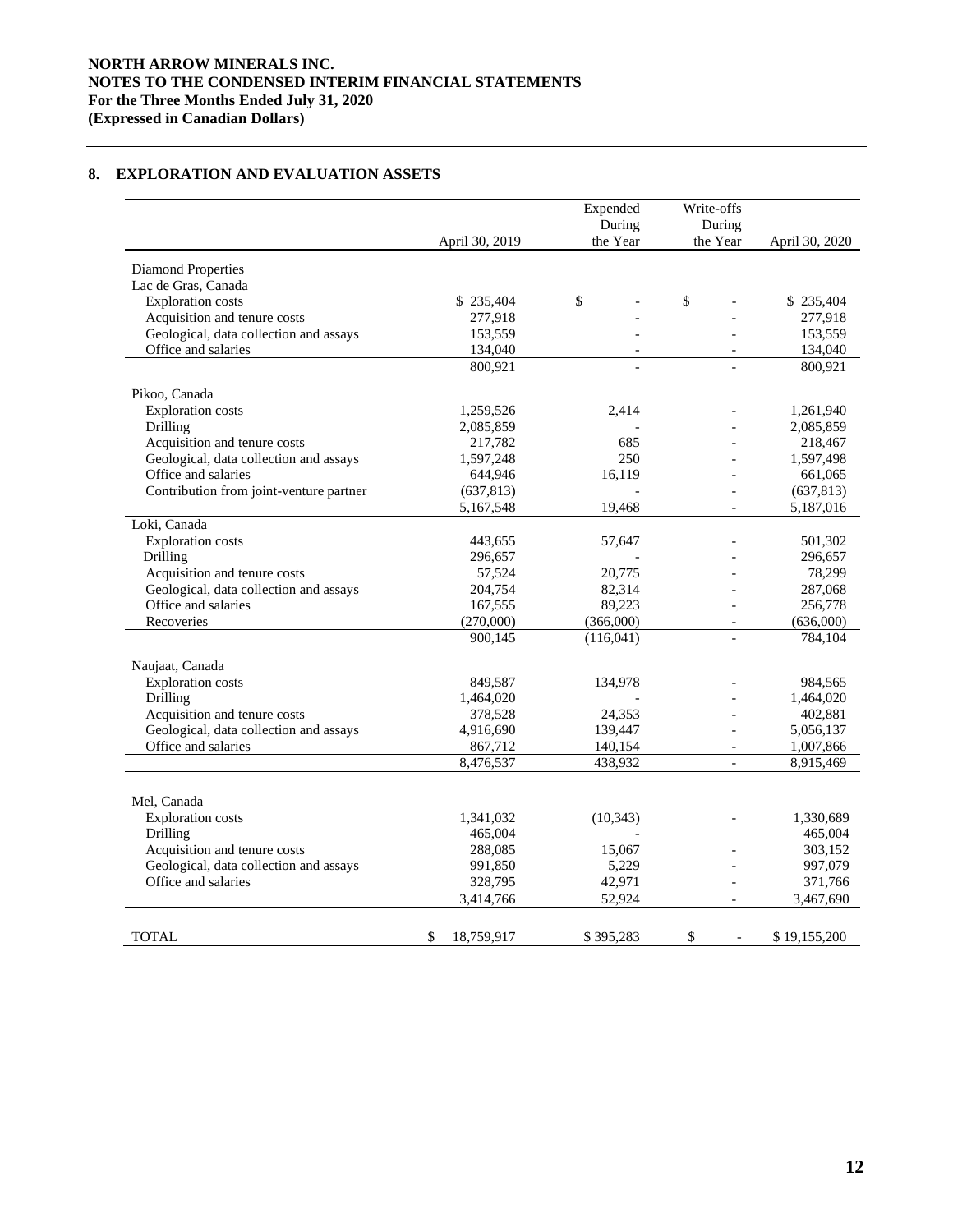### **8. EXPLORATION AND EVALUATION ASSETS - continued**

Title to exploration and evaluation assets involves certain inherent risks due to the difficulties of determining the validity of certain claims as well as the potential for problems arising from the frequently ambiguous conveyancing history characteristic of many exploration and evaluation assets. The Company has investigated title to all of its exploration and evaluation assets and, to the best of its knowledge, title to all of these assets are in good standing.

### **Diamond Properties, Canada**

#### *Lac de Gras project, Northwest Territories*

In August 2011, the Company entered into an option agreement with Dominion Diamond Mines ("Dominion"), and Springbok Holdings Inc. ("Springbok"), to jointly explore Springbok and the Company's Lac de Gras property and Dominion's land holdings contiguous to Springbok and the Company's Lac de Gras property (collectively, the "JV Property"). Subsequently in accordance with the terms of the agreement, Dominion incurred more than \$5,000,000 of exploration expenditures and earned a 55% interest in the joint venture and the Company and Springbok shared equally a 45% interest in the JV Property.

On October 24, 2012, the Company entered into an agreement to acquire Springbok's interest in the JV Property (the "Springbok Interests") for 1,000,000 shares in the Company issued at a value of \$235,000. As additional consideration, in the event that the Company subsequently incurs \$2 million in joint venture expenditures on the JV Property, the Company will issue to Springbok that number of common shares of the Company having a value of \$1 million. A director of the Company is a principal of Springbok.

In October 2015, the Company and Dominion finalized a joint venture agreement having an effective date of June 1, 2015 to govern the ongoing evaluation, on the basis of a 45%/55% (North Arrow/Dominion) joint venture, of the JV Property. Subsequent to December 2015, the Company has elected not to contribute its proportionate share of costs to subsequent exploration programs and as a result holds an approximate 22% interest in the joint venture as at July 31,2020.

## *Naujaat project, Nunavut*

The Company maintains a 100% interest in the Naujaat diamond project. This interest is subject to a February 15, 2017 agreement under which the Company agreed to pay Stornoway Diamond Corporation ("Stornoway") \$2.5 million at the time the first royalty payments relating to the Naujaat project are payable. In addition, Stornoway retains a 0.5% gross overriding royalty ("GOR") and net smelter royalty ("NSR") on diamond, precious metal and base metal production from the Naujaat project.

The Naujaat project is also subject to an additional 3% NSR on metals and a 3% gross production royalty ("GPR") on industrial minerals, including diamonds. Effective November 21, 2016, the Company reached an agreement with the underlying royalty holder where each of the NSR and GPR may be reduced to from 3% to 1% subject to future contingent cash payments totaling \$5.15 million and future staged exploration expenditures totalling \$20 million.

Effective June 1, 2020 the Company entered into an option agreement with EHR Resources Ltd. ("EHR") to fund further evaluation of the project. Under the terms of the option agreement, EHR can earn a 40% interest in the project by investing \$5,600,000 to collect a 1,500 to 2,000 tonne preliminary bulk sample during the 2021 summer field season. As part of the agreement, EHR advanced \$300,000 (non-refundable) to be used by North Arrow, as operator, to position fuel and other items by sealift in 2020 (complete). A condition of the option is that EHR must complete a financing sufficient to fund the remaining \$5,300,000 required under the terms of the option agreement (completed). The Company and EHR have also entered into a non-binding letter of intent to negotiate a second option agreement under which EHR may elect, after completing the 2021 preliminary bulk sample, to earn an additional 20% interest in the Q1-4 diamond deposit by funding the collection of a 10,000 tonne bulk sample.

## *Pikoo project, Saskatchewan*

The Company maintains a 100% interest in the Pikoo diamond project. This interest is subject to a February 15, 2017 agreement under which the Company agreed to pay Stornoway \$1.25 million at the time the first royalty payments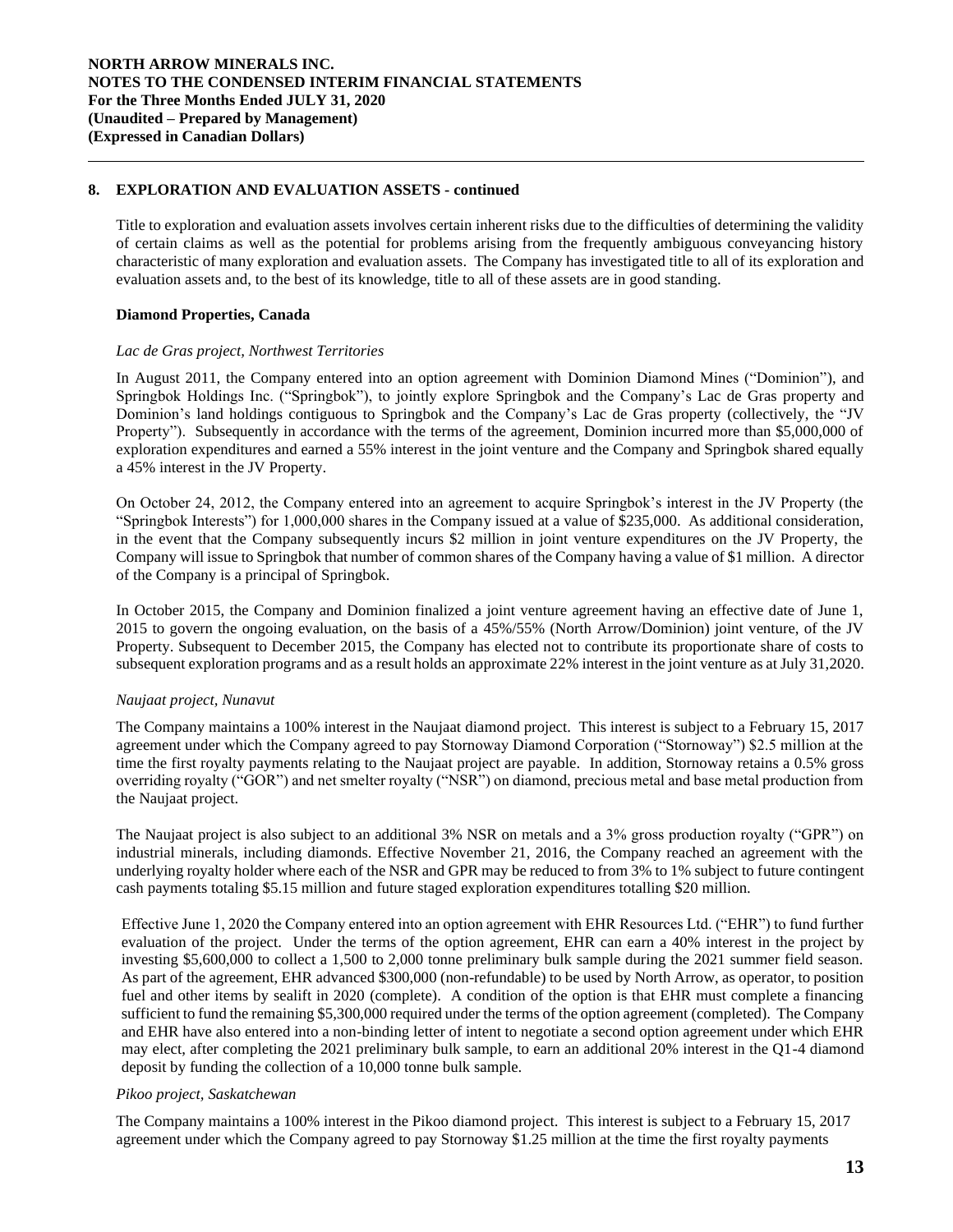### **8. EXPLORATION AND EVALUATION ASSETS – continued**

#### **Diamond Properties, Canada – continued**

#### *Pikoo project, Saskatchewan - continued*

relating to the Pikoo project are payable. In addition, Stornoway retains a 1.0% gross overriding royalty ("GOR") and net smelter royalty ("NSR") on diamond, precious metal and base metal production from the Pikoo project.

#### *Loki project, Northwest Territories*

The Company maintains a 100% interest in the Loki diamond project subject to royalties ranging from 1.25% to 1.5% on diamonds and base and precious metals granted to Umgeni Holdings International Limited ("Umgeni") under the terms of a January 25, 2016 royalty purchase agreement. Effective July 31, 2019, the royalty purchase agreement was amended to grant Umgeni increased royalties ranging to 2% for \$266,000 (received). Umgeni is a private company of which a director of the Company is a beneficiary of the sole shareholder.

During the period ended July 31, 2020 the Company accepted a \$130,000 (\$110,500 received) grant under the NWT Mineral Incentive Program. The grant amount must be spent on exploration activities prior to March 31, 2021.

#### *Mel project, Nunavut*

The Company maintains a 100% interest in the Mel diamond project in Nunavut. This interest is subject to a 1% GOR payable to Anglo Celtic Exploration Ltd, a private company controlled by a director. The Company retains the right to buy back one half of the GOR for \$1,000,000 at any time.

#### *Luxx project, Nunavut*

The Company maintains a 100% interest in the Luxx diamond project in Nunavut. The interest is subject to a 1% GOR payable to Anglo Celtic Exploration Ltd. The Company retains the right to buy back one half of the gross overriding royalty for \$1,000,000 at any time.

## **9. ACCOUNTS PAYABLE AND ACCRUED LIABILITIES**

|                     | <b>July 31, 2020</b> | April 30, 2020 |
|---------------------|----------------------|----------------|
| Trade payables      | 119,438<br>\$        | 98.437<br>S    |
| Accrued liabilities | 310,790              | 288,119        |
|                     |                      |                |
|                     | 430,228<br>ъ         | 386,556<br>۰D  |

Included in accrued liabilities is a provision of \$241,000 for estimated costs related to the demobilization of equipment in Nunavut.

## **10. BANK LINE OF CREDIT**

|                     | <b>July 31, 2020</b><br>April 30, 2020 |        |  |
|---------------------|----------------------------------------|--------|--|
|                     |                                        |        |  |
| Bank line of credit | .000<br>40.<br>۱D                      | 40.00C |  |

During the year ended April 30, 2020 the Company received a 0% interest operating line of credit to December 31, 2020 under the terms of the Canadian Emergency Business Account Program. On January 1, 2021, the line of credit will convert to a 2 year 0% interest term loan to be repaid by December 31, 2022. If repaid in full by December 31, 2022, 25% of the balance will be forgiven. If not repaid by December 31, 2022, the Company will have the option for a 3 year term extension on the unpaid balance of the loan bearing interest at the rate of 5% per annum. The loan must be repaid in full by December 31, 2025.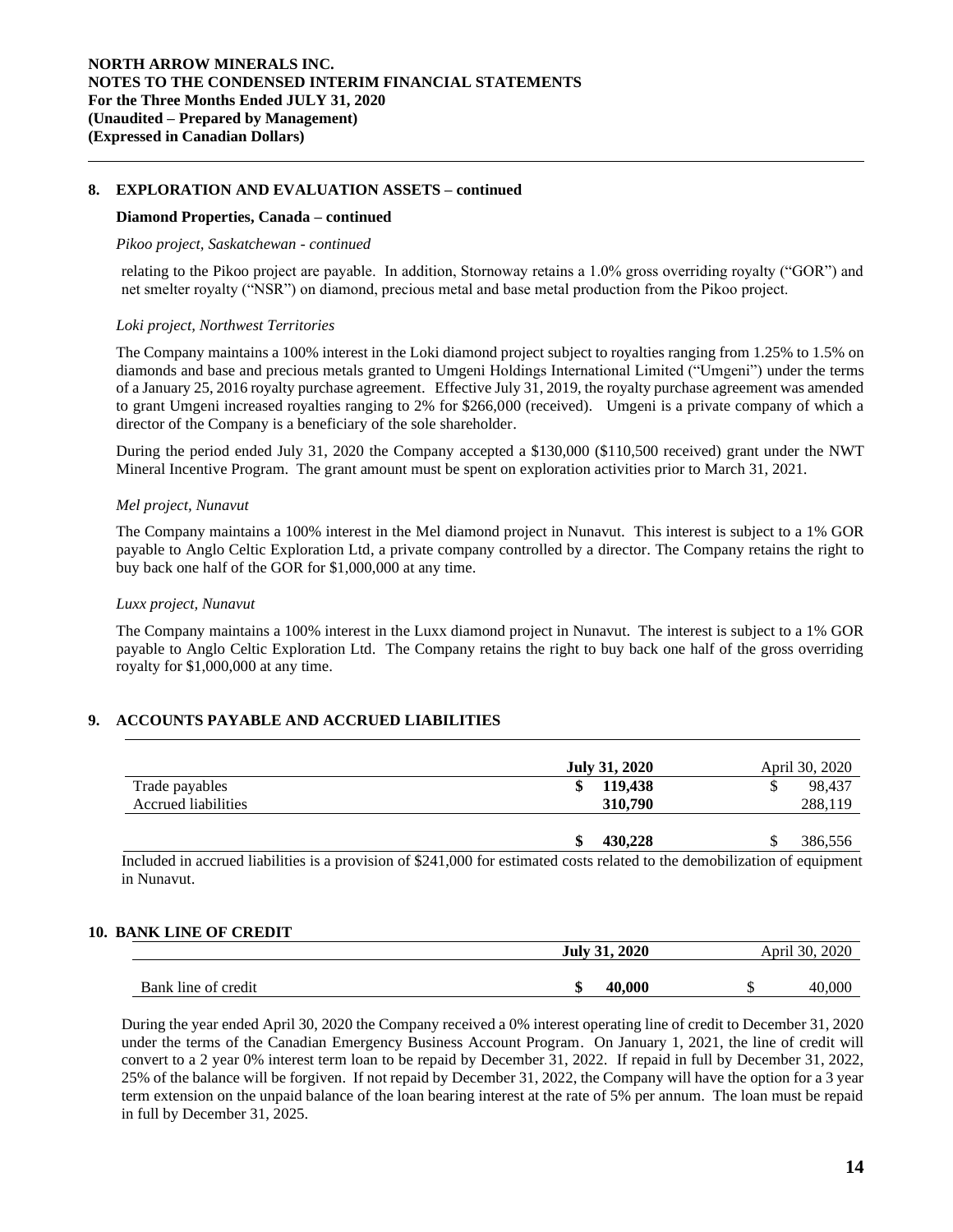### **11. CAPITAL STOCK AND RESERVES**

#### **Authorized share capital**

The authorized share capital of the Company is an unlimited number of common shares without par value.

#### **Share issuances**

- a) On May 18, 2017, the Company completed a non-brokered private placement of 20,000,000 units at a price of \$0.25 per unit for gross proceeds of \$5,000,000. Each unit consisted of one common share and one common share purchase warrant. At May 18, 2017, the Company's market price was \$0.215 per share: accordingly, \$700,000 of the proceeds were assigned to the value of the warrants under the residual method. Each warrant entitles the holder to purchase one additional common share at a price of \$0.40 per share for a period of three years. On July 31, 2019, the Company extended the expiry date of the warrants by two years and reduced the exercise price of the warrants to \$0.225.
- b) On June 19, 2018, the Company issued 10,135,000 flow-through shares at a price of \$0.20 per share and 6,481,717 non-flow-through units at a price of \$0.17 per unit for gross proceeds of \$3,128,892. Each non-flow-through unit consisted of a non-flow through share and a transferrable warrant that entitles the holder to purchase one share at a price of \$0.30 for a period of 24 months. If, commencing on October 20, 2018, the closing price of the Company's sharesis at or above \$0.40 for 10 or more consecutive trading days, the expiry date of the warrants may be accelerated to the date that is 30 days after the acceleration trigger date. The flow-through shares were issued at a premium which was determined to be \$304,050 and this was initially recorded as a deferred premium liability. During the year ended April 30, 2019, the Company incurred eligible exploration expenditures and credited other income the deferred premium of \$304,050. Finders' fees and costs of \$90,169 were payable in connection with these private placements. On July 31, 2019, the Company extended the expiry date of the warrants by two years and reduced the exercise price of 5,070,887 of the warrants to \$0.225.
- c) On July 31, 2019, the Company issued 17,904,286 units at a price of \$0.07 per unit for gross proceeds of \$1,253,300. Each unit consisted of one common share and a transferrable warrant that entitles the holder to purchase one additional common share at a price of \$0.10 for a period of 60 months. Finders' fees and costs of \$24,464 were payable in connection with the private placement. At July 31, 2019 the Company's market price was \$0.06 per share: accordingly, \$179,043 of the proceeds were assigned to the value of the warrants under the residual method.

#### **Stock options and warrants**

At the Company's Annual General Meeting held on December 19, 2019, the shareholders ratified the stock option plan (the "Plan"). The Plan gives the directors the authority to grant options to directors, officers, employees and consultants. The maximum number of shares to be issued under the Plan is 10% of the issued and outstanding common shares at the time of the grant. The exercise price of each option granted shall not be less than the market price at the date of grant less a discount up to 25% in accordance with the policies of the TSX Venture Exchange ("TSXV"). Options granted typically have a term up to 5 years with vesting provisions determined by the directors in accordance with TSXV policies for Tier 2 Issuers, with a typical vesting period of 25% upon grant and 25% every six months thereafter.

| Number of     | Exercise | Number of            |                   |
|---------------|----------|----------------------|-------------------|
| <b>Shares</b> | Price    | <b>Shares Vested</b> | Expiry Date       |
| 2,210,000     | 0.27     | 2,210,000            | June 23, 2022     |
| 50,000        | 0.25     | 50,000               | November 21, 2022 |
| 2,070,000     | 0.27     | 2,070,000            | May 10, 2023      |
| 2,670,000     | 0.20     | 2,670,000            | July 12, 2023     |
| 2,970,000     | 0.10     | 1,485,000            | November 8, 2024  |
| 9.970.000     |          | 8.485,000            |                   |

As at July 31,2020, the following stock options were outstanding: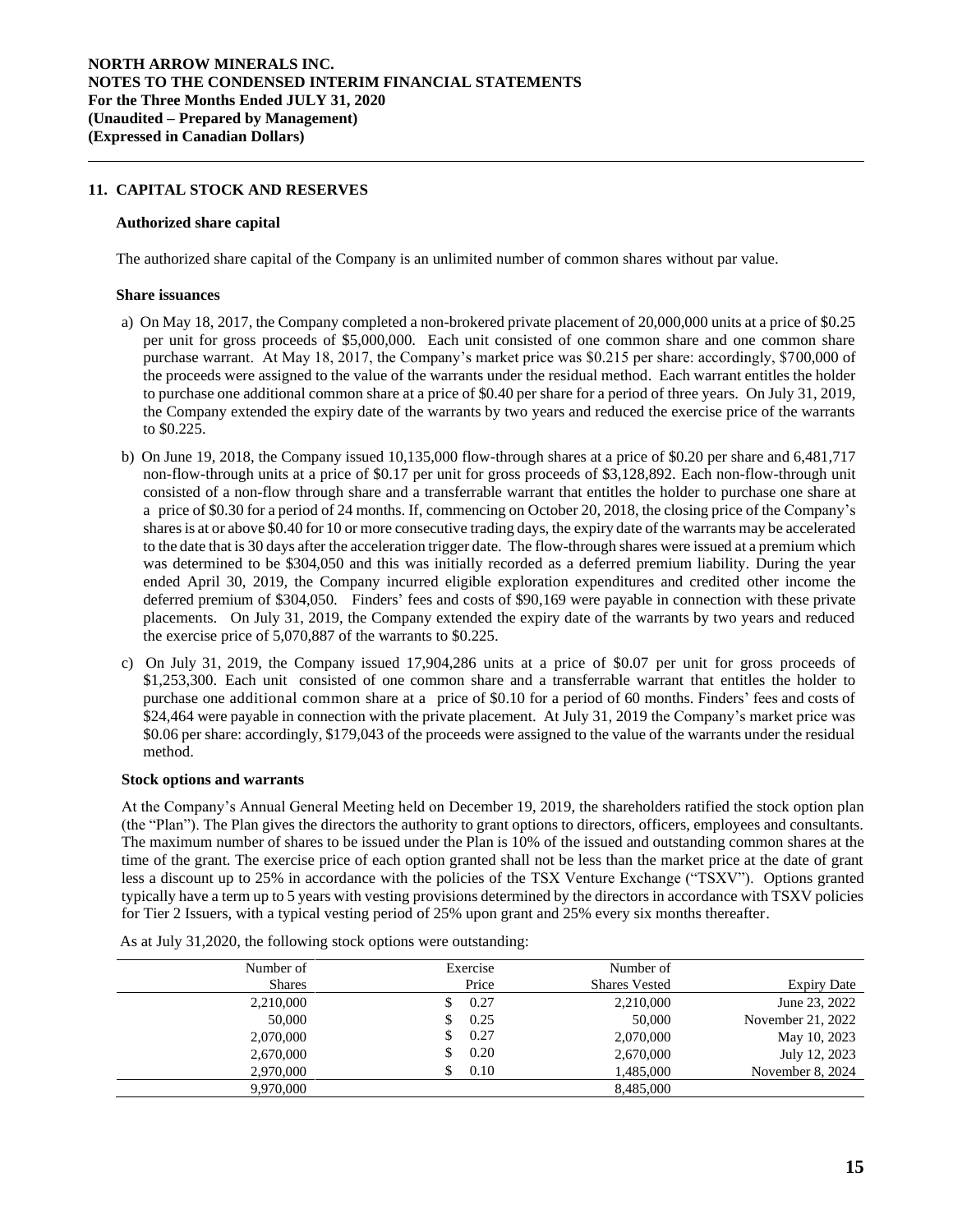### **11. CAPITAL STOCK AND RESERVES - continued**

#### **Stock options and warrants - continued**

A summary of the Company's stock option activity is as follows:

|                               |               | Weighted              |
|-------------------------------|---------------|-----------------------|
|                               | <b>Number</b> | Average               |
|                               | of Options    | <b>Exercise Price</b> |
| Balance, April 30, 2018       | 6,520,000     | \$0.38                |
| Options expired               | (3,337,500)   | 0.42                  |
| Options extended              | 2,075,000     | 0.27                  |
| Options granted               | 2,695,000     | 0.20                  |
| Balance, April 30,2019        | 7,952,500     | 0.28                  |
| Options expired               | (952,500)     | 0.53                  |
| Options granted               | 2,970,000     | 0.10                  |
| Balance, April 30, 2020       | 9,970,000     | 0.20                  |
| <b>Options issued</b>         |               |                       |
| <b>Balance, July 31, 2020</b> | 9,970,000     | \$0.20                |

#### **Share-based compensation**

During the three months ended July 31, 2020, the Company recognized share-based compensation of \$12,883 (2019 – \$40,035) relating to options vested during the period.

The fair value of options granted was estimated on the date of grant using the Black-Scholes option pricing model, with the following assumptions:

|                                 | July 31, 2020            | April 30, 2020 |
|---------------------------------|--------------------------|----------------|
| Risk-free interest rate         | $\overline{\phantom{a}}$ | 1.75%          |
| Expected dividend yield         | $\overline{\phantom{a}}$ | Nil            |
| Expected stock price volatility | ۰                        | 117.57%        |
| Expected life                   | $\overline{\phantom{a}}$ | 5 years        |
| Expected forfeiture rate        | ۰                        | Nil            |

A summary of the Company's warrant activity is as follows:

|                                          | <b>Number</b><br>of<br><b>Warrants</b> | Weighted<br>Average<br><b>Exercise</b><br>Price |
|------------------------------------------|----------------------------------------|-------------------------------------------------|
| Balance, April 30, 2018                  | 20,500,000                             | *\$ 0.235                                       |
| Expired                                  | (500,000)                              | 0.65                                            |
| <b>Issued</b>                            | 5,070,887                              | $*0.225$                                        |
| <b>Issued</b>                            | 1,410,830                              | 0.30                                            |
| Balance, April 30, 2019<br><b>Issued</b> | 26,481,717                             | 0.24                                            |
|                                          | 17,904,286                             | 0.10                                            |
| Balance, April 30 and July 31, 2020      | *44,386,003                            | \$0.18                                          |

\* Exercise price of 25,070,887 warrants amended July 31, 2019 to \$0.225 per share. The exercise prices have been amended to reflect this repricing.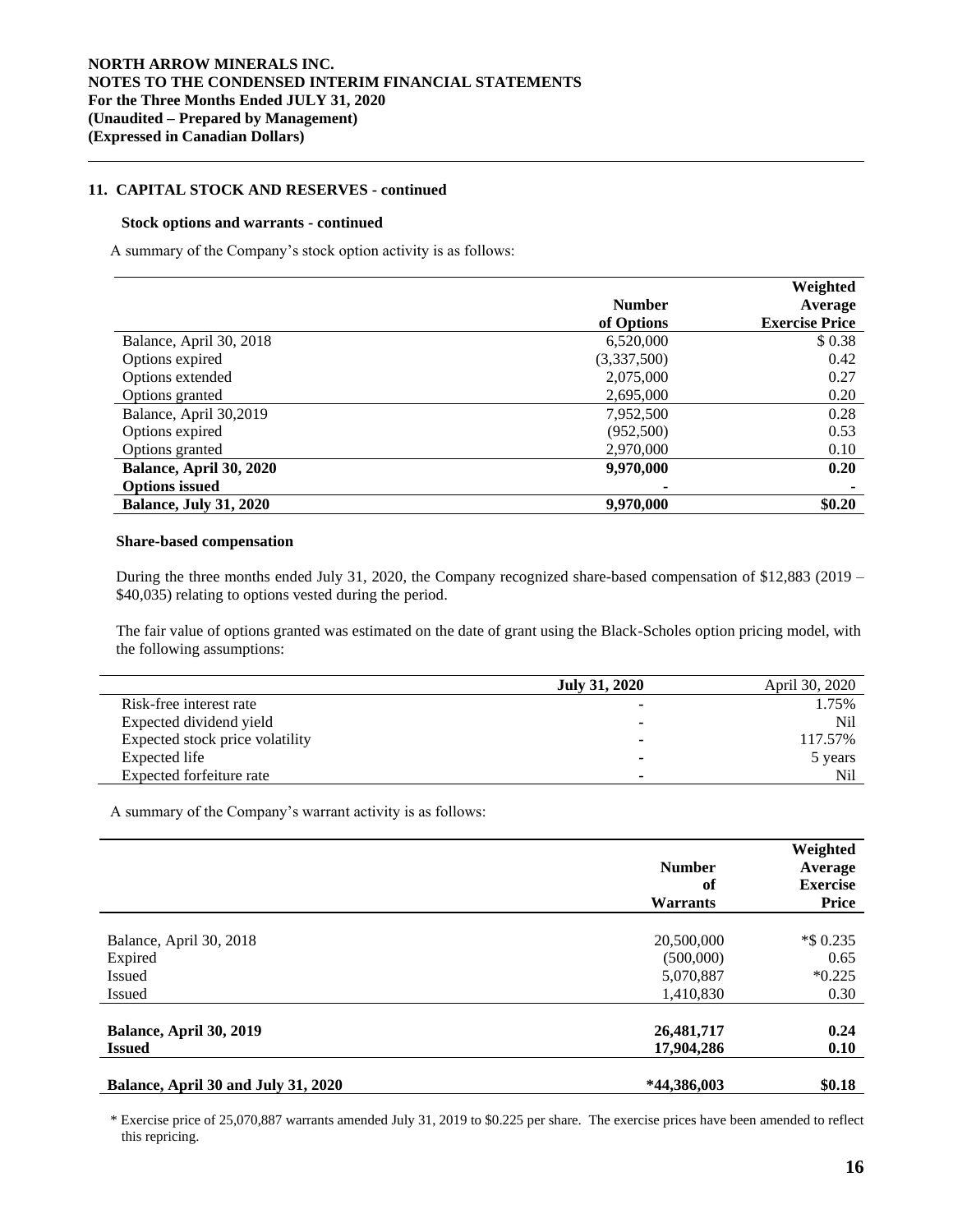### **11. CAPITAL STOCK AND RESERVES - continued**

#### **Stock options and warrants - continued**

At July 31, 2020 the following warrants were outstanding:

| <b>Number of Warrants</b> | <b>Exercise Price</b> | <b>Expiry Date</b> |
|---------------------------|-----------------------|--------------------|
| 20,000,000                | $*$ \$0.225           | **May 17,2022      |
| 5,070,887                 | $*$ \$0.225           | $*$ Vune 19. 2022  |
| 1,410,830                 | \$ 0.30               | $*$ Vune 19. 2022  |
| 17,904,286                | \$ 0.10               | July 31, 2024      |
| 44,386,003                |                       |                    |

Exercise price amended July 31, 2019 to \$0.225

\*\* Expiry date amended July 31, 2019 to May 17, 2022 and June 19, 2022.

### **12. RELATED PARTY TRANSACTIONS**

Details of the transactions between the Company and related parties not disclosed elsewhere in the financial statements are disclosed below.

The Company incurred the following transactions in the normal course of operations in connection with individuals or companies which have an officer and/or director in common.

- a) Paid or accrued consulting fees of \$2,250 (2019 \$4,500) to the Corporate Secretary of the Company. This amount is included in salaries disclosed below.
- b) Paid \$347 (2019 \$1,014) for office costs to a company controlled by a director.
- c) Charged related parties \$1,840 (2019 \$1,950) for rent, office and administrative costs.
- d) Included in accounts payable is \$25,045 (2019 \$39,800) due to directors and/or officers.

The remuneration of directors and key management personnel during the three months ended July 31, 2020 was as follows:

|                                                                                                    | <b>July 31, 2020</b> |                          | July 31, 2019 |                            |
|----------------------------------------------------------------------------------------------------|----------------------|--------------------------|---------------|----------------------------|
| Salaries <sup>1</sup><br>Salaries in exploration $costs1$<br>Share-based compensation <sup>2</sup> | \$                   | 69,190<br>3,157<br>7,699 | \$            | 61,073<br>15,690<br>26,703 |
| Total                                                                                              |                      | 80,046                   |               | 103,466                    |

1 – When key management is working specifically on mineral properties their time is capitalized against the mineral property.

2 – Share-based compensation is the fair value of options that have been granted to directors and key management personnel.

During the year ended April 30, 2016, the Company entered into an employment agreement with a senior employee and officer for his services requiring a minimum annual payment of \$225,000. In addition, the employment agreement contains clauses which could provide for a payment or payments in excess of \$450,000 on termination of employment or conclusion of a change in control or similar transaction.